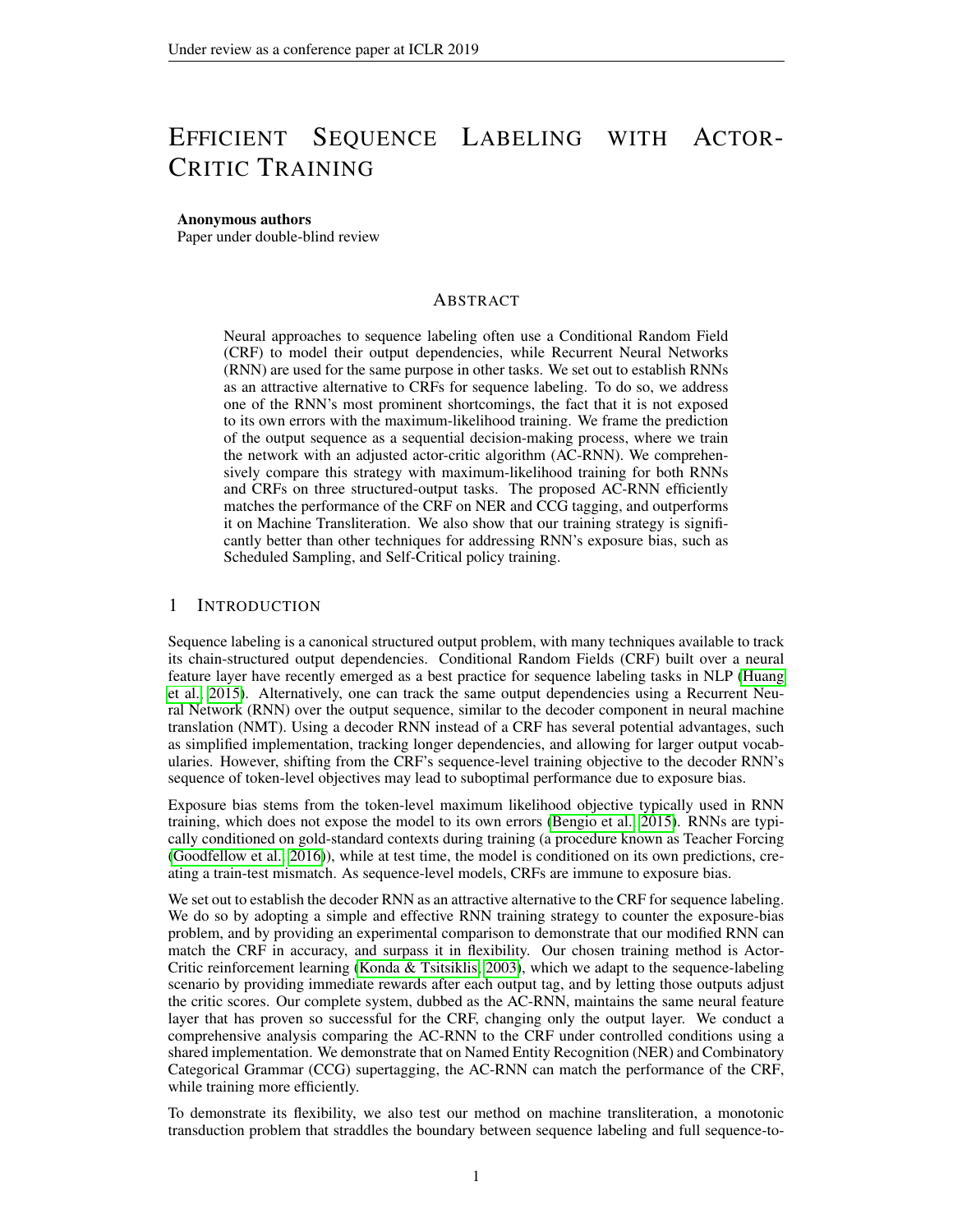sequence modeling. Finally, we compare our method with previous techniques proposed to address exposure bias. On NER tagging, we empirically demonstrate that AC-RNN is significantly better than the RNN trained with scheduled sampling [\(Bengio et al., 2015\)](#page-8-1). We also demonstrate that our approach is more suitable for sequence labeling tasks than other similar policy-gradient methods such as self-critical training of [Rennie et al.](#page-9-0) [\(2017\)](#page-9-0).

## 2 PRIOR WORK

In sequence labeling, several neural methods have recently been shown to outperform earlier systems that use hand-engineered features. For the tasks of POS tagging, chunking and NER, [Huang et al.](#page-8-0) [\(2015\)](#page-8-0) apply a CRF output layer on top of a bi-directional RNN over the source. For the NER task, [Lample et al.](#page-8-4) [\(2016\)](#page-8-4) extend the RNN layer with character-level RNNs that capture information about word prefixes and suffixes. [Ma & Hovy](#page-9-1) [\(2016\)](#page-9-1) use Convolutional Neural Networks to a similar end. We build upon Lample et al.'s approach, replacing their CRF with a decoder RNN trained with an adjusted Actor-Critic objective.

We also apply the AC-RNN to CCG supertagging [\(Clark & Curran, 2004\)](#page-8-5), where the model labels each word in a sentence with one of 1,284 morphosyntactic categories from CCGbank [\(Hockenmaier](#page-8-6) [& Steedman, 2007\)](#page-8-6). Bidirectional RNNs have been used in a number of recent supertagging systems [\(Lewis et al., 2016;](#page-9-2) [Xu, 2016;](#page-10-0) [Vaswani et al., 2016;](#page-10-1) [Kadari et al., 2017;](#page-8-7) [Wu et al., 2017\)](#page-10-2). Among these, our effort is most similar to [Vaswani et al.](#page-10-1) [\(2016\)](#page-10-1), who also use an RNN decoder over a bidirectional encoder; however, they address exposure bias with Scheduled Sampling.

We also consider transduction tasks, which go beyond sequence labeling by allowing many-to-many monotonic alignments between the source and target symbols. In particular, we focus on transliteration, where the goal is to convert a word from a source script to a target script on the basis of the word's pronunciation. Many neural transliteration approaches follow the sequence-to-sequence model originally proposed for NMT [\(Jadidinejad, 2016;](#page-8-8) [Rosca & Breuel, 2016\)](#page-9-3). Our AC-RNN transliteration system is similar to these, but with an improved objective to address exposure bias.

Other approaches have been proposed to address exposure bias in RNN, especially for NMT. We review the following major techniques: Scheduled Sampling, Reinforcement Learning, and Imitation Learning. To our knowledge, none of these prior works has compared its method against CRF.

Scheduled Sampling (SS): [Bengio et al.](#page-8-1) [\(2015\)](#page-8-1) introduce the notion of scheduled sampling as the decoder RNN is gradually exposed to its own errors, where a sampling probability is annealed at every training epoch so that we use gold-standard inputs at the beginning of the training, but while approaching the end, we instead condition the predictions on the model-generated inputs.

Reinforcement Learning (RL): [Ranzato et al.](#page-9-4) [\(2016\)](#page-9-4) apply the REINFORCE algorithm [\(Williams,](#page-10-3) [1992\)](#page-10-3) to Neural Machine Translation (NMT), to train the network with a reward derived from the BLEU score of each generated sequence. [Bahdanau et al.](#page-8-9) [\(2017\)](#page-8-9) apply the actor-critic algorithm in NMT by applying a reward-reshaping approach to construct intermediate BLEU feedback at each step. [Rennie et al.](#page-9-0) [\(2017\)](#page-9-0) introduce a Self-Critical (SC) training approach that does not require a critic model, which has been shown to outperform REINFORCE in the image captioning task. This method has also been applied to abstract summarization [\(Paulus et al., 2018\)](#page-9-5).

Unlike these previous works that apply reinforcement-learning techniques to optimize an available external metric such as ROUGE in text summarization, or BLEU in translation, giving one reward at the end of each sequence, we demonstrate that sequence labeling tasks benefit from the binary rewards that are available at each step. In addition, [Bahdanau et al.](#page-8-9) [\(2017\)](#page-8-9), and [Paulus et al.](#page-9-5) [\(2018\)](#page-9-5) combine the Teacher Forcing maximum-likelihood objective with their proposed RL objectives, which requires two forward computations in the decoder RNN, one for conditioning on the groundtruth labels, another for the RL objective without conditioning on the ground-truth labels. In this work, we will incorporate the supervision of the gold label into the actor-critic algorithm itself without any extra computation. In contrast to [Bahdanau et al.](#page-8-9) [\(2017\)](#page-8-9), our method employs a simpler critic architecture, without any schedules to pre-train the critic model.

#### Imitation Learning:

Another alternative method to address exposure bias would be imitation learning, where one has access to a gold-standard policy instead of rewards. In the case of sequence labeling, this policy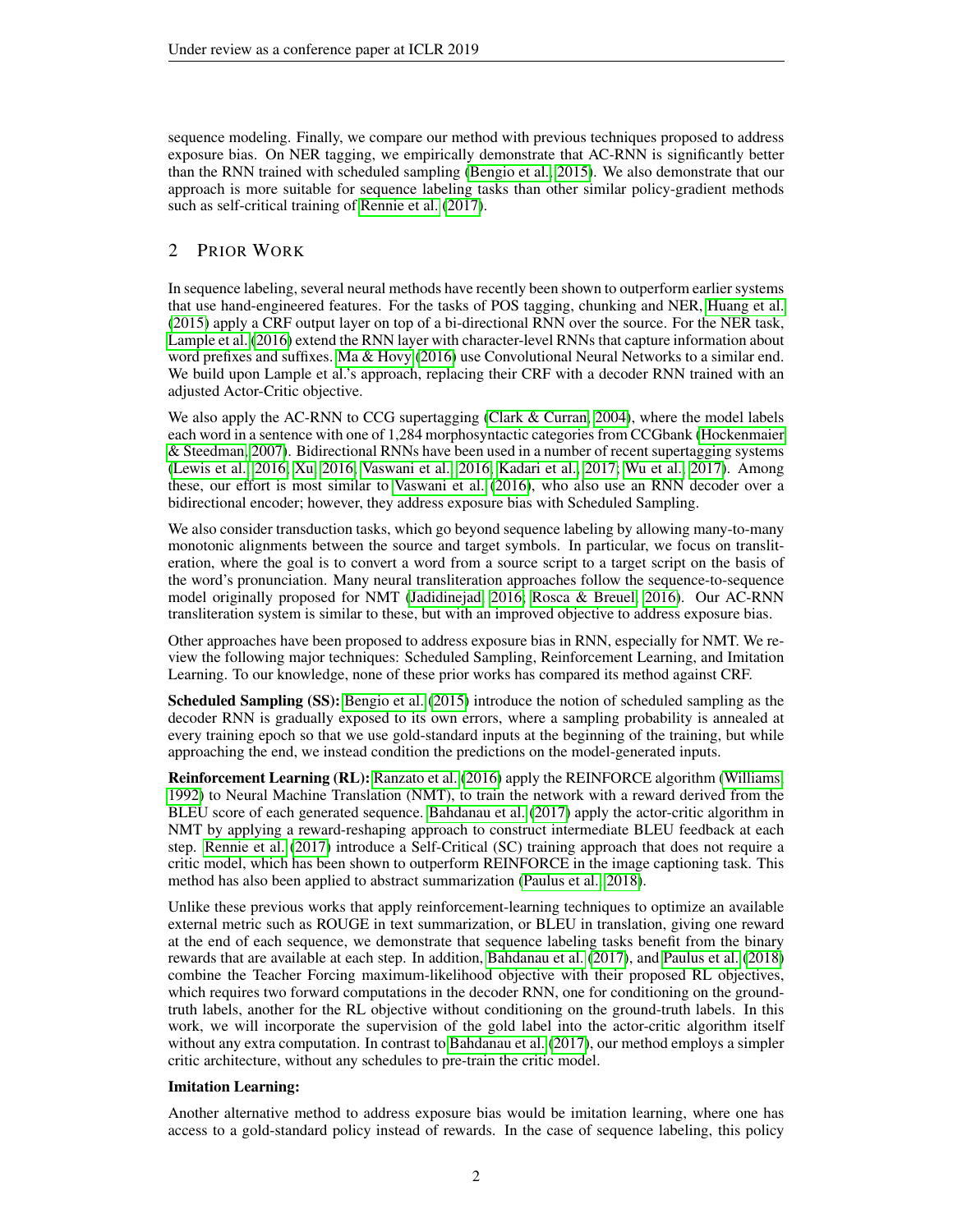corresponds to the gold-standard tag sequence, and most imitation-learning algorithms such as Dagger [\(Ross et al., 2011\)](#page-9-6) reduce to variants of Scheduled Sampling. Recently, the related technique of learning to search (Daumé III et al., 2009) has been extended to neural network models by SEARNN [\(Leblond et al., 2018\)](#page-8-11), but that has been shown to perform slightly worse than the actor-critic training for NMT.

## 3 ARCHITECTURE

#### <span id="page-2-0"></span>3.1 ENCODER

Following [Huang et al.](#page-8-0) [\(2015\)](#page-8-0), the encoder of our sequence labeler employs a bi-directional RNN over the tokens in the sequence. The bi-directional RNN transforms context-independent token representations into representations of tokens-in-context, allowing each position to potentially encode information from the entire input sequence.

For sequence labeling, we follow [Lample et al.](#page-8-4) [\(2016\)](#page-8-4), and build our context-independent word representation by combining an embedding table with the outputs of a bi-directional RNN applied to each word's characters. The final states of the forward and backward character RNNs are concatenated to the word's embedding, and then passed through a dropout layer. We also concatenate capitalization pattern indicators to these feature vectors. Our word embeddings are initialized using embeddings pre-trained on a large corpus.

For transliteration, where we operate exclusively on the character level, we apply a bi-directional RNN on the character representations, which are provided by a randomly initialized embedding table.

#### 3.2 DECODERS

Given an input  $X = (x_1, x_2, ..., x_l)$ , we look for an output sequence  $Y = (y_1, y_2, ..., y_l)$  where each  $y_t$  is an output token. In the encoder (Section [3.1\)](#page-2-0), we transform the input X into a sequence of hidden vectors  $H = (h_1, h_2, ..., h_l)$ . Given these vectors, the simplest decoder does not account for output dependencies at all. Instead, it independently predicts the output at time t by mapping  $h_t$ into a probability distribution  $p_{\text{INDP}}(y_t|h_t)$  using a softmax layer. This results in a sequence-level probability of  $p(Y|X) = \prod_t p_{\text{INDP}}(y_t|h_t)$ .

In sequence labeling tasks, there are typically dependencies between the output tokens; for example, in English Part of Speech tagging, a determiner is unlikely to follow another determiner. The most prominent and widely used approach to track such dependencies is the CRF, which uses dynamic programming over an undirected graphical model to maintain a well-defined probability distribution over sequences, effectively modeling  $p(Y|X) = p_{\text{CRF}}(Y|H)$ , where  $p_{\text{CRF}}$  hides fixed-order Markov dependencies over  $Y$ . The CRF can be used as a node in a neural sequence labeler, while still allowing the system to train end-to-end [\(Huang et al., 2015\)](#page-8-0).

An alternative technique is to use a decoder RNN on top of the encoder, as is typically done in neural machine translation [\(Sutskever et al., 2014\)](#page-9-7), and has been done for CCG super-tagging [\(Vaswani](#page-10-1) [et al., 2016\)](#page-10-1). Let  $d_t$  be the recurrent decoder state, summarizing the output sequence up to time t, and let  $c_t$  be the context vector that summarizes the input X for time t. For sequence labeling, the sourceto-target alignment is trivial, and  $c_t$  is provided directly by the encoder:  $c_t = h_t$ . We can then use the input-feeding method of [Luong et al.](#page-9-8) [\(2015\)](#page-9-8) to define  $d_t$  recursively:  $d_t = \text{RNN}(d_{t-1}, y_{t-1}, c_{t-1})$ , where RNN is a recurrent unit, in our case, an LSTM [\(Hochreiter & Schmidhuber, 1997\)](#page-8-12). Finally, a softmax layer is used to define a probability distribution over output tokens  $p_{SM}(y_t|c_t, d_t)$ , resulting in a sequence model of:  $p(Y|X) = \prod_t p_{\text{RNN}}(y_t|h_t, y_{t'. During training,$ the gold-standard previous token  $y_{t-1}$  is fed into the decoder at time t, while at test time, we use the model's generated output.

For transliteration, where the input and output sequence lengths do not match, we can no longer simply provide the encoder state  $h_t$  at time t as the context vector  $c_t$  for our probability models. Following standard practice in NMT, for the decoder RNN, an attention mechanism [\(Bahdanau](#page-8-13) [et al., 2015\)](#page-8-13) can learn an alignment model that provides a scalar score  $\alpha_{t,t'}$  for each target position t and source position t', giving us a context vector  $c_t = \sum_{t'} \alpha_{t,t'} h_{t'}$ , which we can use in place of  $h_t$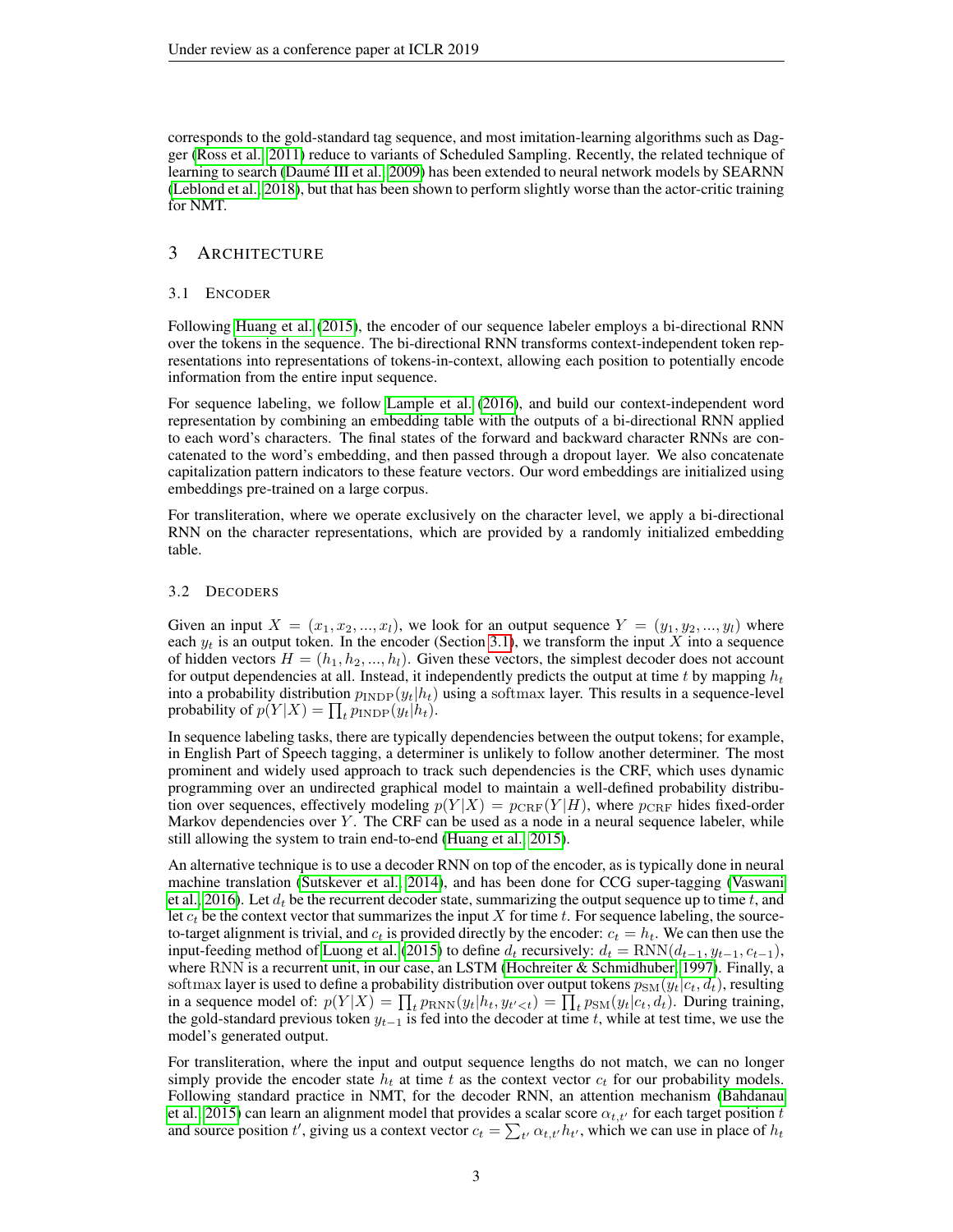#### <span id="page-3-0"></span>Algorithm 1 adjusted Actor-Critic Training

- $\cdot$  Input: Source X, Target Y, and n as hyper-parameter
- $\cdot$  Greedy decode X using  $\theta$  to get:
	- the output sequence  $\hat{Y} = (\hat{y}_1, ..., \hat{y}_l)$
	- · decoder RNN states  $D = (d_1, ..., d_l)$
	- $\cdot$  context vectors  $C = (c_1, ..., c_l)$
- $\cdot$  For each output target position t:
	- $r_t = 1$  if  $\hat{y}_t = y_t$ , 0 otherwise
	- $V_{\theta}(t) = \text{CriticNetwork}(d_t, c_t, \theta')$
- ·  $loss_{\theta} = 0$ ;  $loss_{\theta'} = 0$
- $\cdot$  For each output target position  $t$ :
	- $G_t = \sum_{i=0}^{n-1} [r_{t+i}] + V_{\theta'}(t+n)$  $\delta_t = G_t - V_{\theta'}(t)$
	- $\cdot$   $a\delta_t = \text{adjust}(y_t, \hat{y}_t, \delta_t) \times \delta_t$
	- $\cdot$   $loss_{\theta} = loss_{\theta} a\delta_t \ln p_{\theta}(\hat{y}_t|X, \hat{y}_{t'$
	- $\cdot$   $loss_{\theta'} = loss_{\theta'} + \delta_t \times \delta_t$
- · Back-propagate through  $loss_{\theta}$  as normal to update  $\theta$
- · Perform a semi-gradient step along loss  $\theta'$  to update  $\theta'$

in the RNN models described above. Specifically, we use the global-general attention mechanism of [Luong et al.](#page-9-8) [\(2015\)](#page-9-8). To modify the CRF for transliteration, we must allow it to generate output of a different length from its input. To do so, we pad both sequences with extra end symbols up to a fixed maximum length, and let CRF decode until the end of the padded source sequence. It controls its target length by outputting padding tokens.

All of the models described above can be trained with a maximum likelihood objective:

$$
J_{ml}(\theta) = \sum_{X,Y} \ln p_{\theta}(Y|X)
$$

## 4 ACTOR-CRITIC TRAINING

We adopt the actor-critic algorithm [\(Sutton & Barto, 1998;](#page-10-4) [Konda & Tsitsiklis, 2003;](#page-8-3) [Mnih et al.,](#page-9-9) [2016\)](#page-9-9) to fine-tune the decoder RNN. In AC training, the decoder RNN first generates a greedy output sequence according to its current model, similar to how it would during testing. We calculate a sequence-level credit (return) for each prediction by comparing it to the gold-standard. The AC update modifies our RNN to improve credits at each step. This process exposes the decoder to its own errors, alleviating exposure bias. Algorithm [1](#page-3-0) provides pseudo code for the training process, which we expand upon in the following paragraphs.

We define the token-level reward  $r_t$  as  $+1$  if the generated token  $\hat{y}_t$  is the same as the gold token  $y_t$ , and as 0 otherwise. We compute the sequence-level credit  $G_t$  for each decoding step using the multi-step Temporal Difference return [\(Sutton & Barto, 1998\)](#page-10-4):

$$
G_t = \sum_{i=0}^{n-1} [r_{t+i}] + V_{\theta'}(t+n)
$$

The step count n allows us to control our bias-variance trade-off, with a large  $n$  resulting in less bias but higher variance. The critic  $V_{\theta}(t)$  is a regression model that estimates the expected return  $E[G_t]$ , taking the context vector  $c_t$  and the decoder's hidden state  $d_t$  as input. It is trained jointly alongside our decoder RNN, using a distinct optimizer (without back-propagating errors through  $c_t$ and  $d_t$ ). With this critic in place, the update for the AC algorithm is defined as

$$
\frac{\partial J_{ac}(\theta)}{\partial \theta} = \sum_{t} \frac{\partial \log(p_{\theta}(\hat{y}_{t}|X, \hat{y}_{t'
$$

where:

$$
\delta_t = G_t - V_{\theta'}(t)
$$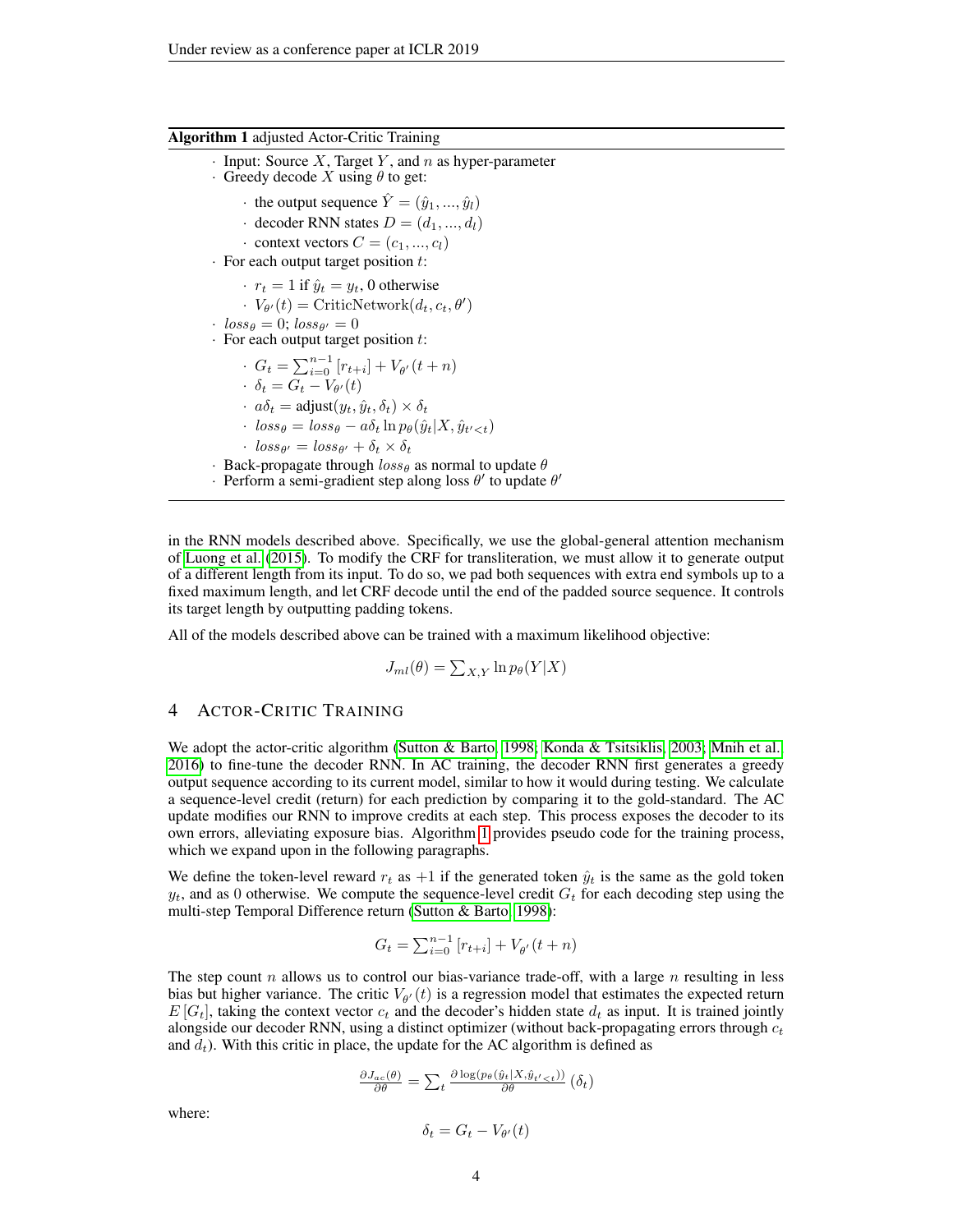

<span id="page-4-0"></span>Figure 1: The adjusted actor-critic objective compared to alternative policy-gradient objectives on German NER with 17 possible output tags. All objectives are maximized using Gradient Ascent with a fixed step size of 0.5 for actor-critic, and 0.01 for REINFORCE objectives. For REINFORCE objectives, we set  $n = l$  in the Temporal Difference credits (i.e. sum all rewards until the end of sequence). All methods are trained 20 times with different random seeds using the same hyperparameters.

The AC update changes the prediction likelihood proportionally to the advantage  $\delta_t$  of the token  $\hat{y}_t$ . Therefore, if  $G_t > V_{\theta}(t)$ , the decoder should increase the likelihood. The AC error  $\frac{\partial J_{ac}(\theta)}{\partial \theta}$ back-propagates only through the actor's prediction likelihood  $p_{\theta}$ .

Critic Architecture: We employ a non-linear feed-forward neural network as our critic, which uses leaky-ReLU activation functions [\(Nair & Hinton, 2010\)](#page-9-10) in the first two hidden layers. In the output layer, it uses a linear transformation to generate a scalar value. To learn the critic's parameters  $\theta'$ , we use a semi-gradient update [\(Sutton & Barto, 1998\)](#page-10-4). We do not use the full gradient in the Mean Squared error to train this regression model. Accordingly, for  $\frac{\partial loss_{\theta'}}{\partial \theta'} = \frac{\partial (\delta_t \times \delta_t)}{\partial \theta'}$ , instead of using  $2\delta_t \frac{\partial (G_t - V_{\theta'}(t))}{\partial \theta'}$ , we use the update  $2\delta_t \frac{\partial V_{\theta'}(t)}{\partial \theta'}$ . The Temporal Difference return  $G_t$  uses the critic's estimate  $V_{\theta}(t + n)$ . The full gradient will cause a feedback loop as by doing so, we will allow  $G_t$ to match with  $V_{\theta'}(t)$  in order to reduce the Mean Squared error.

Adjusted Training: Due to the inevitable regression error of the critic, and the fact that it is randomly initialized at the beginning, the advantage  $\delta_t$  can undesirably become negative for a correctlyselected tag, or positive for a wrongly-selected tag. Optimizing the network according to these invalid advantages would increase the probability of the wrong tags, while decreasing the probability of the true tag. In such cases, to help critic update itself and form better estimates in the next iteration, we clip  $\delta_t$  to zero by defining the adjusted advantage  $a\delta_t$  as adjust $(y_t, \hat{y}_t, \delta_t) \times \delta_t$  where:

> $\text{adjust}(y_t, \hat{y}_t, \delta_t) =$  $\sqrt{ }$ J  $\mathcal{L}$ 0 if  $\hat{y}_t = y_t$  &  $\delta_t < 0$ 0 if  $\hat{y}_t \neq y_t$  &  $\delta_t > 0$ 1 otherwise

By setting the advantage  $a\delta_t$  to 0, the adjust term effectively switches off the entire actor update when the advantage has the wrong polarity. Note that the critic is always updated.

Similar to prior RL works [\(Ranzato et al., 2016;](#page-9-4) [Bahdanau et al., 2017;](#page-8-9) [Paulus et al., 2018\)](#page-9-5), we pretrain the network using the Teacher Forcing maximum-likelihood objective  $(J_{ml})$ . We then continue training from the best model using our adjusted actor-critic objective. Figure [1](#page-4-0) shows development set performance, starting from the same  $J_{ml}$ -pre-trained point, for our adjusted objective, as compared to standard actor-critic, REINFORCE with baseline, and normal REINFORCE on German NER. We observe that the adjusted training helps the model reach a higher point compared to all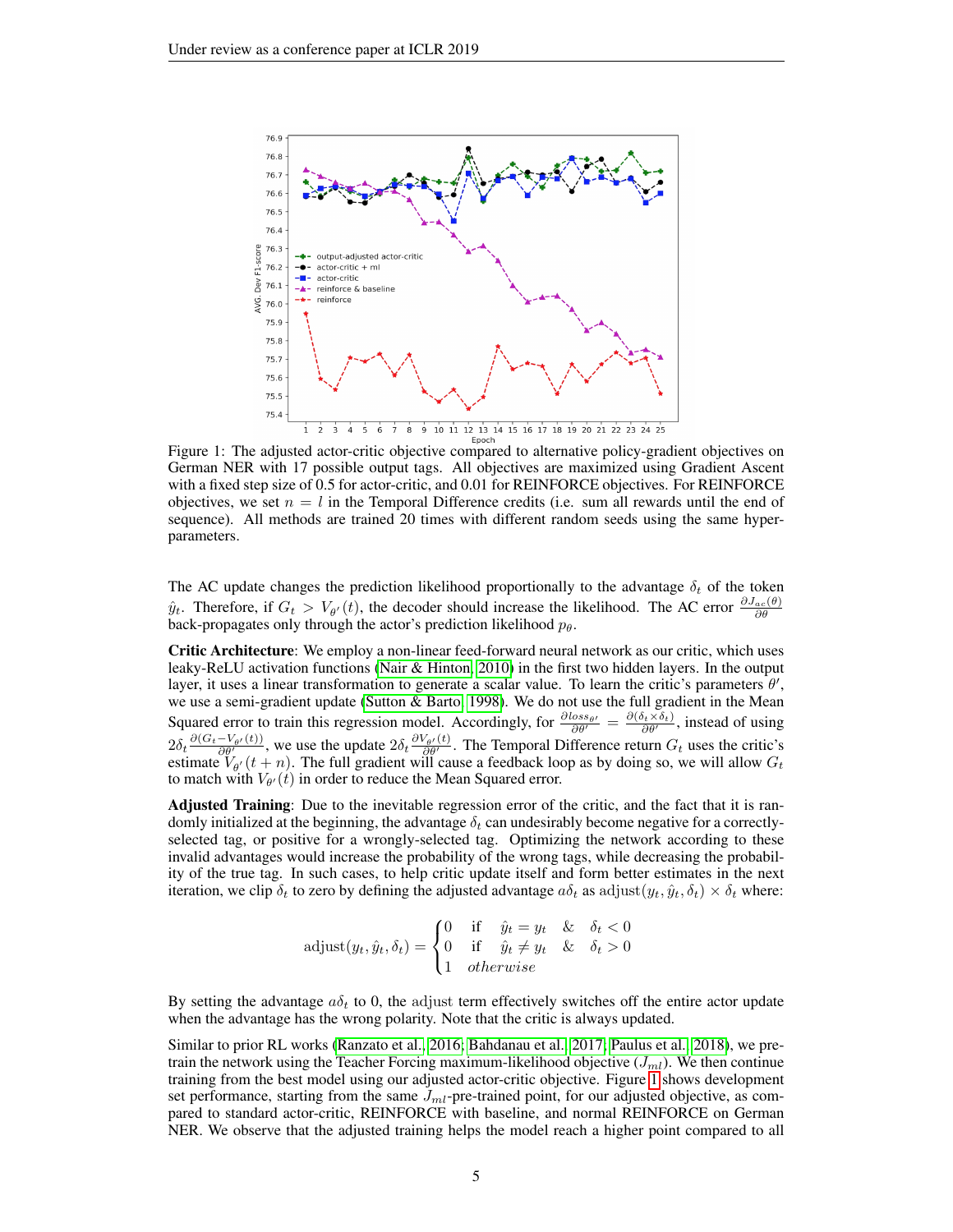other objectives. Unlike prior RL methods, the adjusted actor-critic objective does not require any schedule for pre-training the critic. It also avoids the necessity of combining the actor-critic objective with the Teacher Forcing maximum-likelihood training, which is shown as actor-critic + ml in Figure [1.](#page-4-0) After the pre-training phase, the related works [\(Ranzato et al., 2016;](#page-9-4) [Bahdanau et al.,](#page-8-9) [2017;](#page-8-9) [Paulus et al., 2018\)](#page-9-5) still combine the maximum-likelihood training with their proposed RL objectives.

## 5 EXPERIMENTS

We comprehensively compare AC-RNN, CRF, and RNN on three tasks: NER tagging, CCG supertagging, and machine Transliteration. We then compare the adjusted actor-critic objective with Scheduled Sampling on NER. Finally, we compare our training strategy to the Self-Critical method of [Rennie et al.](#page-9-0) [\(2017\)](#page-9-0).

#### 5.1 SETUP

Datasets: To conduct the NER experiments, we use the English and German datasets of the CoNLL-2003 shared task [\(Tjong Kim Sang & De Meulder, 2003\)](#page-10-5). Both datasets are annotated with 4 different entity types: 'Location', 'Organization', 'Person', and 'Miscellaneous' (e.g. events, nationalities, etc.). As we have multi-word named entities (e.g. 'University of XYZ'), we employ the 'BILOU' tagging scheme [\(Ratinov & Roth, 2009\)](#page-9-11).

For CCG supertagging, we use the English CCGbank [\(Hockenmaier & Steedman, 2007\)](#page-8-6), the standard sections  $\{02-21\}$ ,  $\{00\}$ , and  $\{23\}$  as the train, development, and test sets, respectively. We consider all the 1284 supertags appeared in the train set.

We use pre-trained, 100-dimensional *Glove* embeddings [\(Pennington et al., 2014\)](#page-9-12) for all English word-level tasks, and fine-tune them during training. For German NER, we obtain the embeddings (64 dimensions) of [Lample et al.](#page-8-4) [\(2016\)](#page-8-4), which are trained on a German monolingual dataset from the 2010 Machine Translation Workshop. We apply no preprocessing on the datasets except replacing the numbers and unknown words with the 'NUM' and 'UNK' symbols.

We conduct the transliteration experiments on the English-to-Chinese (EnCh), English-to-Japanese (EnJa), English-to-Persian (EnPe), and English-to-Thai (EnTh) datasets of the NEWS-2018 shared task.<sup>[1](#page-5-0)</sup> The training sets contain approximately  $40K$ ,  $30K$ ,  $10K$  and  $30K$  instances for EnCh, EnJa, EnPe, and EnTh, respectively, while the development sets have 1K instances. We train the models on the training sets, and evaluate them on the development sets. We hold out 10% of the training sets as our internal tuning sets.

Training Details: For the experiments, our different models share the same encoder, using the same number of hidden units (see the appendix for the hyper-parameters used in our experiments). The maximum-likelihood training is done with the Adam optimizer [\(Kingma & Ba, 2015\)](#page-8-14) with a learning rate of 0.0005. The RL training is done with the mini-batch gradient ascent  $(\theta = \theta + \alpha \frac{\partial J_{ac}(\theta)}{\partial \theta})$  using a fixed step size of 0.5 for NER & CCG, and 0.1 for Transliteration <sup>[2](#page-5-1)</sup>. The critic is trained with a separate Adam optimizer with the learning rate of 0.0005. We employ a linear-chain first-order undirected graph in the CRF model.

As performance varies depending on the random initialization, we train each model 20 times for NER and 5 times for CCG using different random seeds which are the same for all models. We report scores averaged across these runs  $\pm$  the standard deviations. Due to time constraints, for the transliteration experiments, we train each model only once.

Evaluation: We compute the standard evaluation metric for each task: entity-level F1-score for NER, tagging accuracy for CCG, and word-level accuracy for transliteration. For the models with decoder RNNs, we report the results achieved using a beam search with a beam of size 10. For the NER and CCG experiments, we conduct the significance tests on the unseen final test sets, using the Student's t-test over random replications at the significance level of 0.05.

<span id="page-5-0"></span><sup>1</sup> http://workshop.colips.org/news2018/shared.html

<span id="page-5-1"></span><sup>&</sup>lt;sup>2</sup>We also tried Adam and RMSProp optimizers for the RL training, but both completely diverged.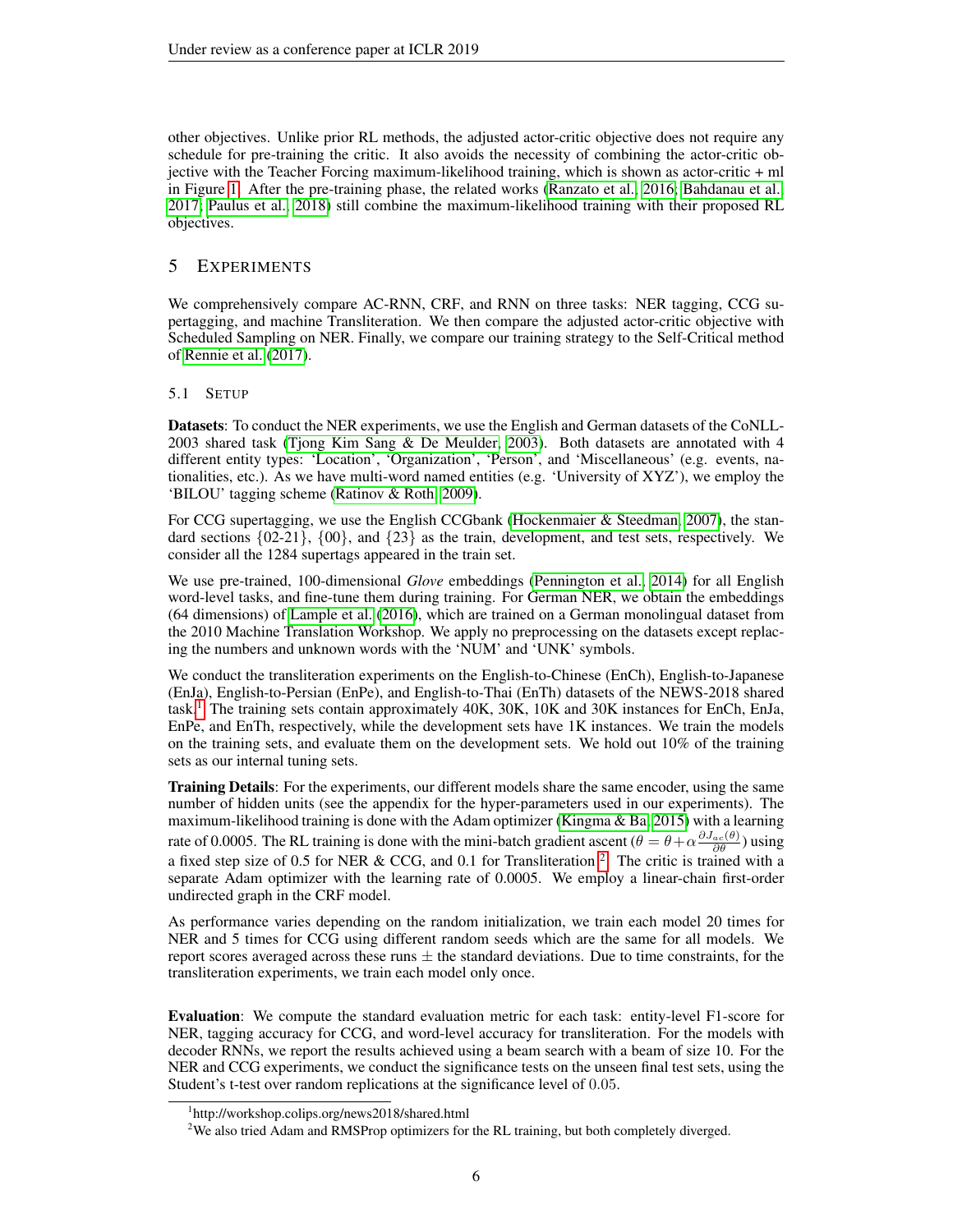<span id="page-6-0"></span>

| Model                  | Dev (En)       | Test (En)        | Dev (De)         | Test (De)        |
|------------------------|----------------|------------------|------------------|------------------|
| <b>INDP</b>            | $93.63 + 0.13$ | $89.77 + 0.21$   | $75.51 + 0.28$   | $72.15 + 0.57$   |
| <b>RNN</b>             | $94.43 + 0.16$ | $90.75 \pm 0.23$ | $76.85 \pm 0.39$ | $73.52 + 0.36$   |
| <b>CRF</b>             | $94.47 + 0.12$ | $90.80 + 0.19$   | $76.27 + 0.35$   | $73.59 + 0.36$   |
| AC-RNN                 | $94.54 + 0.12$ | $90.96 + 0.15$   | $77.10 + 0.29$   | $73.82 \pm 0.29$ |
| Lample et al. $(2016)$ |                | 90.94            |                  | 78.76            |

Table 1: Average entity-level F1-score for English & German NER on the CoNLL-2003 datasets. [Reimers & Gurevych](#page-9-13) [\(2017\)](#page-9-13) report 90.81 as the median performance for the CRF model of [Lample](#page-8-4) [et al.](#page-8-4) [\(2016\)](#page-8-4) in English.

<span id="page-6-1"></span>

| Model                 | Dev              | <b>Test</b>      | Memory (GB) | Time(m) |
|-----------------------|------------------|------------------|-------------|---------|
| <b>INDP</b>           | $94.24 + 0.03$   | $94.25 \pm 0.11$ | 1.3         |         |
| <b>RNN</b>            | $94.25 \pm 0.06$ | $94.28 \pm 0.09$ | 1.8         |         |
| <b>CRF</b>            | $94.31 \pm 0.07$ | $94.15 \pm 0.11$ | 9.8         | 50      |
| <b>AC-RNN</b>         | $94.43 \pm 0.08$ | $94.39 \pm 0.06$ | 1.5         | 10      |
| Vaswani et al. (2016) | 94.24            | 94.50            |             |         |
| Kadari et al. (2017)  | $94.37^{\circ}$  | $94.49^{\circ}$  |             |         |

Table 2: Average top-1 accuracy, and the required GPU memory and execution time (one epoch) on English CCG supertagging. The  $\circ$  results are achieved with CRF training.

#### 5.2 RESULTS

Main Comparisons: As our primary empirical study, we compare the AC-RNN to CRF and RNN models. we also consider independent prediction of the labels as another baseline.

The results of the NER experiments are shown in Tables [1.](#page-6-0) As expected, we observe that by modelling the output dependencies using either an RNN or a CRF, we achieve a significant improvement over the baseline INDP, about 1% F1-score on both English and German datasets. With respect to prior work, our CRF model replicates the reported results on English NER. On German NER, we cannot replicate the CRF results of [Lample et al.](#page-8-4) [\(2016\)](#page-8-4), although we obtained their German word embeddings. We attribute this discrepancy to different preprocessing of the dataset. Moreover, AC-RNN significantly outperforms both RNN and CRF on both English and German test sets with the corresponding P values of 0.001 and 0.004 for RNN, and 0.003 and 0.016 for CRF. These results demonstrate that AC-RNN is successful at overcoming the RNN's exposure bias, and represents a strong alternative to CRF for named entity recognition.

On CCG supertagging (Table [2\)](#page-6-1), AC-RNN is significantly better than all other models with the P values of 0.019, 0.025, and 0.002, respectively, and is competitive with reported state-of-the-art results. For this task, we had expected the improvements to be larger, because of CCG supertagging's potential for long-distance output dependencies. Instead, the results show that independent predictions do surprisingly well.

Table [2](#page-6-1) also shows the time and memory requirements for each method on the CCG task. We observe that, due to the large output vocabulary size of the task (1284 supertags), CRF is five times slower than AC-RNN during training, while the batched version of its Forward algorithm requires six times more GPU memory during training. The Forward algorithm of CRF runs out of memory with the mini-batch size of 16 on a 12-GB Graphical Processing Unit.

The transliteration results in Table [3](#page-7-0) show that AC-RNN outperforms CRF (likely due to CRF's inability to predict an output of a different length from its input), as well as RNN (likely due to its exposure bias). The transliteration experiments support our hypothesis that AC-RNN is more generally-applicable than CRF, and the improvements from the adjusted actor-critic training transfer to other tasks.

To confirm that our RNN baseline performs reasonably well, we validate our transliteration model against a standard NMT implementation as provided by the OpenNMT tool [\(Klein et al., 2017\)](#page-8-15). We apply the tool "as-is" with its default translation hyper-parameters. Note that our RNN system in this experiment is also an NMT-style model with an attention mechanism.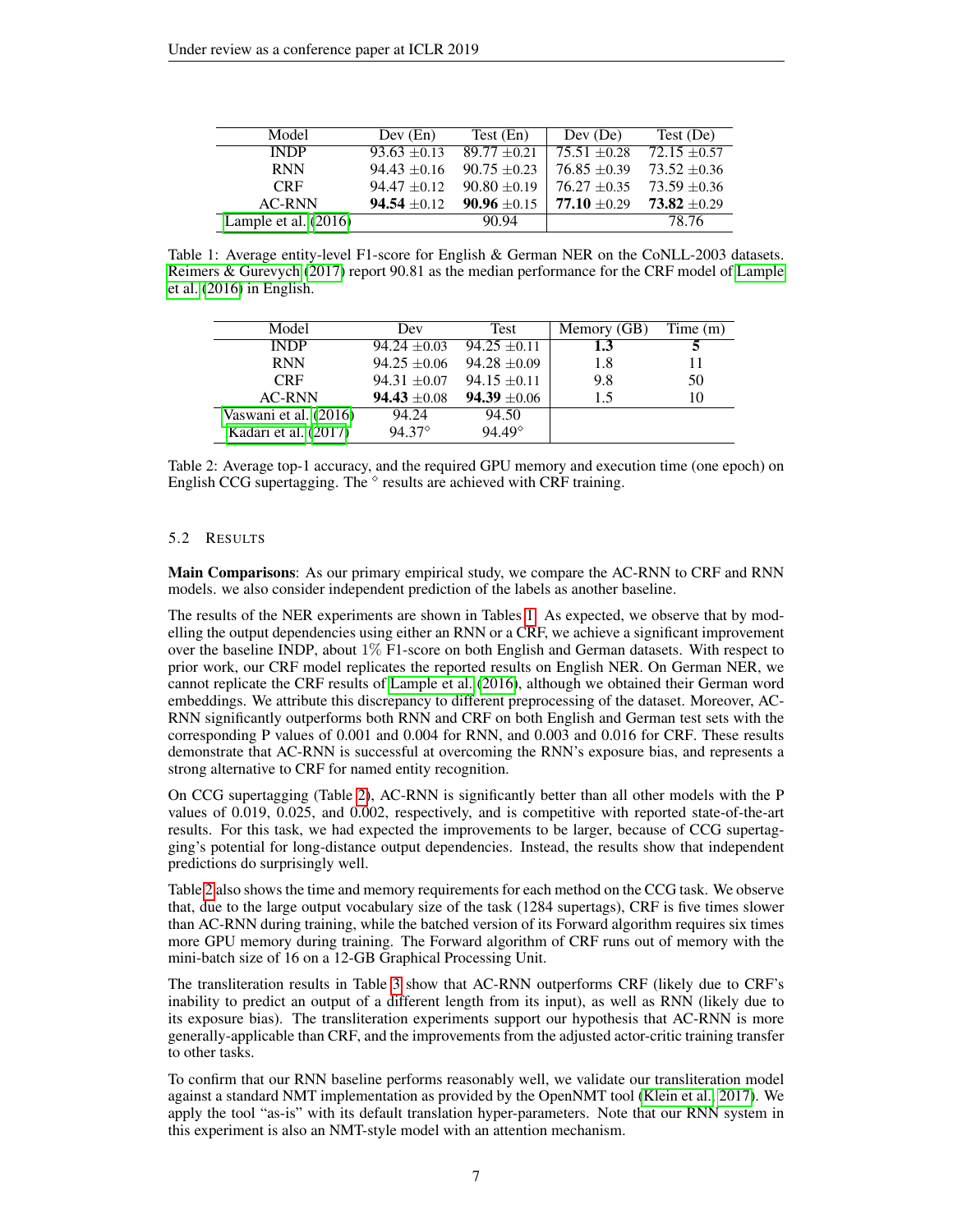<span id="page-7-0"></span>

| Model         | EnCh | EnJa | EnPe | EnTh |
|---------------|------|------|------|------|
| <b>CRF</b>    | 67.6 | 45.8 | 75.6 | 32.2 |
| <b>RNN</b>    | 70.6 | 51.6 | 76.3 | 39.7 |
| <b>SC-RNN</b> | 70.2 | 51.8 | 77.2 | 41.3 |
| <b>AC-RNN</b> | 72.3 | 52.4 | 77.8 | 41.4 |
| OpenNMT       | 70.1 | 47 7 | 70.5 | 36.3 |

Table 3: The word-level transliteration accuracy on the development sets of NEWS-2018 shared task. SC: Self-Critical training

<span id="page-7-1"></span>

| Model         | Dev            | <b>Test</b>    |
|---------------|----------------|----------------|
| <b>RNN</b>    | $76.85 + 0.39$ | $73.52 + 0.36$ |
| <b>SS-RNN</b> | $76.93 + 0.32$ | $73.65 + 0.29$ |
| <b>SC-RNN</b> | $76.71 + 0.27$ | $73.50 + 0.42$ |
| <b>AC-RNN</b> | $77.10 + 0.29$ | $73.82 + 0.29$ |

Table 4: The adjusted actor-critic training compared to Scheduled Sampling (SS-RNN), and Self-Critical training (SC-RNN) on German NER.

Scheduled Sampling Comparisons: In the next experiment, we compare the adjusted actor-critic objective to Scheduled Sampling. We implement this approach using the inverse sigmoid schedule of [Bengio et al.](#page-8-1) [\(2015\)](#page-8-1) for annealing  $\epsilon$ , and denote it as SS-RNN. Table [4](#page-7-1) shows the comparison of SS-RNN with AC-RNN on German NER. Both systems improve over RNN, but AC-RNN is significantly better than SS-RNN with the P value of 0.040. This result supports our hypothesis that the reinforcement-learning solutions should outperform Scheduled Sampling, as the adjusted actorcritic training considers the entire sequence, whereas Scheduled Sampling addresses only exposure to the immediately previous token. We also observe that Scheduled Sampling, unlike the adjusted actor-critic training, is highly sensitive to the choice of sampling schedule (see the appendix for a quantitative analysis).

Self-Critical Comparisons: In our final experiment, we compare the adjusted actor-critic training with the Self-Critical policy training of [Rennie et al.](#page-9-0) [\(2017\)](#page-9-0) which does not require a critic model. This method is intended to represent the state-of-the-art in reinforcement learning for sequenceto-sequence models with sequence-level rewards, to be contrasted against our AC-RNN and its position-level rewards. The transliteration results shown in Table [3](#page-7-0) indicate that the Self-Critical training improves over RNN on EnJa and EnPe, and EnTh, however, it fails to beat AC-RNN across all the evaluation sets. On German NER, the Self-Critical training cannot improve over RNN as shown in Table [4.](#page-7-1) This observation is aligned with our initial hypothesis that the reinforcementlearning techniques applied to sequence labeling would benefit more from modelling the intermediate rewards, as is done with the Temporal Difference credits in the adjusted actor-critic training.

## 6 CONCLUSION

We have proposed an adjusted actor-critic algorithm to train encoder-decoder RNNs for sequence labeling tasks. Though related reinforcement-learning algorithms have previously been applied to sequence-to-sequence tasks, our proposed AC-RNN is specialized to sequence-labeling by taking advantage of the per-position rewards. To our knowledge, we have presented the first direct, controlled comparison between CRFs and any form of RNN. On NER and CCG supertagging, our system significantly outperforms both RNN and CRF, establishing the AC-RNN as an efficient alternative for sequence labeling. We have also demonstrated the advantages of the AC-RNN in terms of its flexibility, fast training, and small memory footprint. Finally, we showed that our proposal for handling exposure-bias outperforms the related alternatives of Scheduled Sampling and Self-Critical policy training.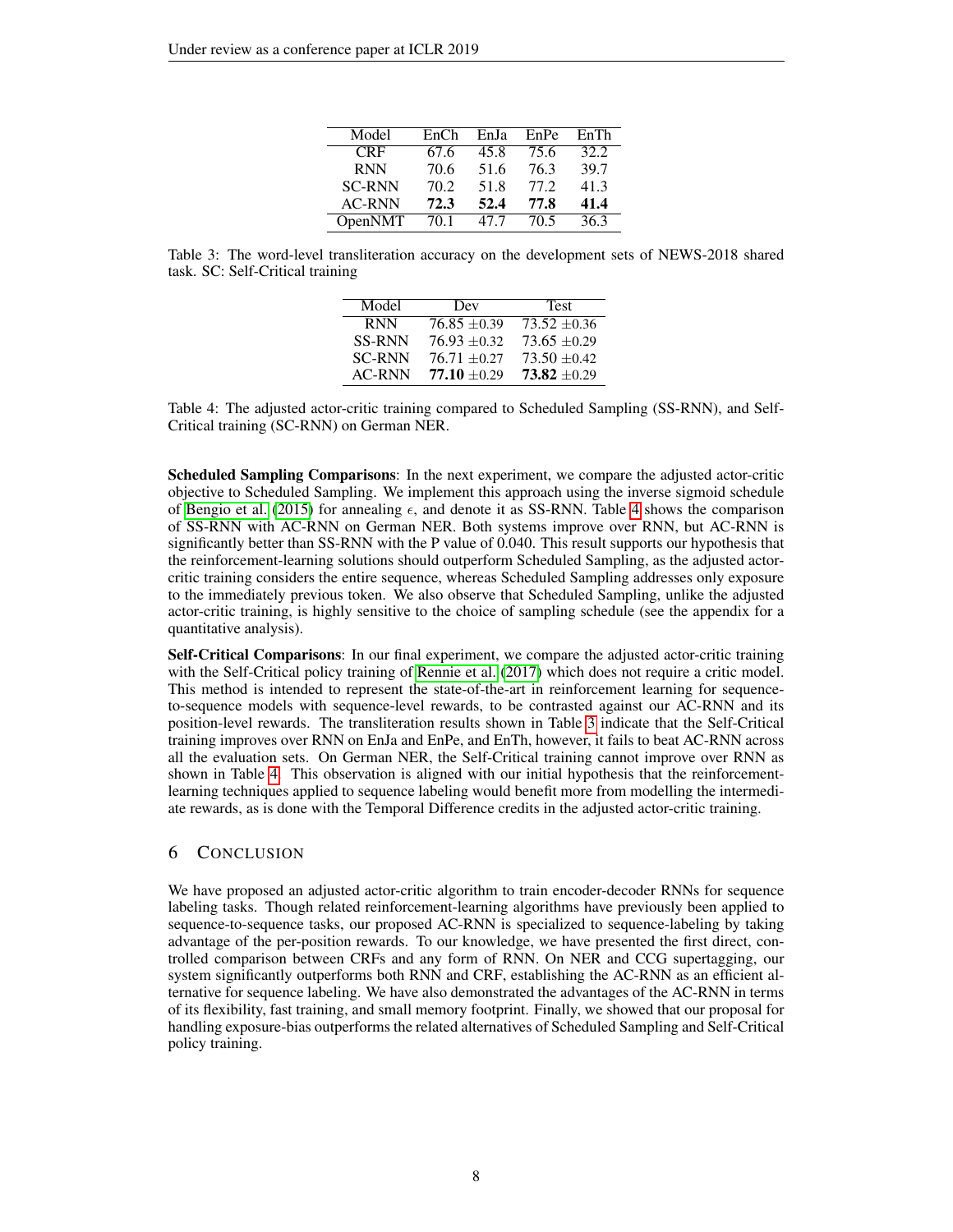## **REFERENCES**

- <span id="page-8-13"></span>Dzmitry Bahdanau, Kyunghyun Cho, and Yoshua Bengio. Neural machine translation by jointly learning to align and translate. ICLR, 2015. URL <http://arxiv.org/abs/1409.0473>.
- <span id="page-8-9"></span>Dzmitry Bahdanau, Philemon Brakel, Kelvin Xu, Anirudh Goyal, Ryan Lowe, Joelle Pineau, Aaron C. Courville, and Yoshua Bengio. An actor-critic algorithm for sequence prediction. ICLR, 2017. URL <http://arxiv.org/abs/1607.07086>.
- <span id="page-8-1"></span>Samy Bengio, Oriol Vinyals, Navdeep Jaitly, and Noam Shazeer. Scheduled sampling for sequence prediction with recurrent neural networks. In *Proceedings of the 28th International Conference on Neural Information Processing Systems - Volume 1*, NIPS'15, pp. 1171–1179, Cambridge, MA, USA, 2015. MIT Press. URL [http://dl.acm.org/citation.cfm?id=](http://dl.acm.org/citation.cfm?id=2969239.2969370) [2969239.2969370](http://dl.acm.org/citation.cfm?id=2969239.2969370).
- <span id="page-8-5"></span>Stephen Clark and James R. Curran. The importance of supertagging for wide-coverage ccg parsing. In *COLING 2004: Proceedings of the 20th International Conference on Computational Linguistics*, 2004. URL <http://www.aclweb.org/anthology/C04-1041>.
- <span id="page-8-10"></span>Hal Daumé III, John Langford, and Daniel Marcu. Search-based structured prediction. 2009. URL <http://pub.hal3.name/#daume06searn>.
- <span id="page-8-2"></span>Ian Goodfellow, Yoshua Bengio, and Aaron Courville. *Deep Learning*. MIT Press, 2016. [http:](http://www.deeplearningbook.org) [//www.deeplearningbook.org](http://www.deeplearningbook.org).
- <span id="page-8-12"></span>Sepp Hochreiter and Jürgen Schmidhuber. Long short-term memory. *Neural computation*, 9(8): 1735–1780, 1997.
- <span id="page-8-6"></span>Julia Hockenmaier and Mark Steedman. Ccgbank: A corpus of ccg derivations and dependency structures extracted from the penn treebank. *Comput. Linguist.*, 33(3):355–396, September 2007. ISSN 0891-2017. doi: 10.1162/coli.2007.33.3.355. URL [http://dx.doi.org/10.1162/](http://dx.doi.org/10.1162/coli.2007.33.3.355) [coli.2007.33.3.355](http://dx.doi.org/10.1162/coli.2007.33.3.355).
- <span id="page-8-0"></span>Zhiheng Huang, Wei Xu, and Kai Yu. Bidirectional LSTM-CRF models for sequence tagging. *CoRR*, abs/1508.01991, 2015. URL <http://arxiv.org/abs/1508.01991>.
- <span id="page-8-8"></span>Amir Hossein Jadidinejad. Neural machine transliteration: Preliminary results. *CoRR*, abs/1609.04253, 2016. URL <http://arxiv.org/abs/1609.04253>.
- <span id="page-8-7"></span>Rekia Kadari, Yu Zhang, Weinan Zhang, and Ting Liu. Ccg supertagging via bidirectional lstm-crf neural architecture. *Neurocomputing*, 12 2017.
- <span id="page-8-14"></span>Diederik P. Kingma and Jimmy Ba. Adam: A method for stochastic optimization. ICLR, 2015. URL <http://arxiv.org/abs/1412.6980>.
- <span id="page-8-15"></span>Guillaume Klein, Yoon Kim, Yuntian Deng, Jean Senellart, and Alexander Rush. Opennmt: Opensource toolkit for neural machine translation. In *Proceedings of ACL 2017, System Demonstrations*, pp. 67–72. Association for Computational Linguistics, 2017. URL [http://www.](http://www.aclweb.org/anthology/P17-4012) [aclweb.org/anthology/P17-4012](http://www.aclweb.org/anthology/P17-4012).
- <span id="page-8-3"></span>Vijay R Konda and John N Tsitsiklis. On actor-critic algorithms. *SIAM journal on Control and Optimization*, 42(4):1143–1166, 2003.
- <span id="page-8-4"></span>Guillaume Lample, Miguel Ballesteros, Sandeep Subramanian, Kazuya Kawakami, and Chris Dyer. Neural architectures for named entity recognition. In *Proceedings of the 2016 Conference of the North American Chapter of the Association for Computational Linguistics: Human Language Technologies*, pp. 260–270. Association for Computational Linguistics, 2016. doi: 10.18653/v1/ N16-1030. URL <http://aclweb.org/anthology/N16-1030>.
- <span id="page-8-11"></span>Remi Leblond, Jean-Baptiste Alayrac, Anton Osokin, and Simon Lacoste-Julien. SEARNN: Train- ´ ing RNNs with global-local losses. In *International Conference on Learning Representations*, 2018. URL [https://openreview.net/forum?id=HkUR\\_y-RZ](https://openreview.net/forum?id=HkUR_y-RZ).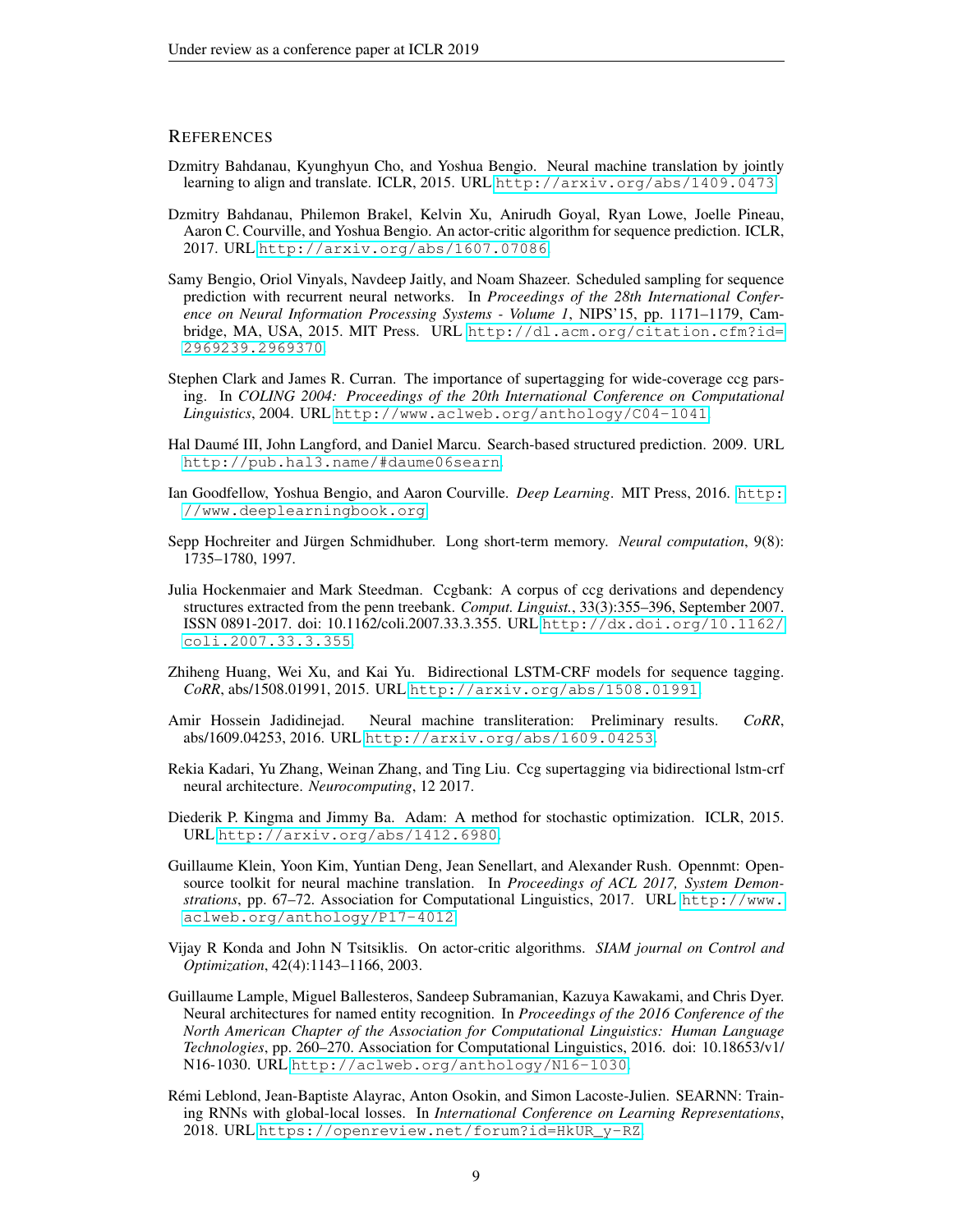- <span id="page-9-2"></span>Mike Lewis, Kenton Lee, and Luke Zettlemoyer. Lstm ccg parsing. In *Proceedings of the 2016 Conference of the North American Chapter of the Association for Computational Linguistics: Human Language Technologies*, pp. 221–231. Association for Computational Linguistics, 2016. doi: 10.18653/v1/N16-1026. URL <http://www.aclweb.org/anthology/N16-1026>.
- <span id="page-9-8"></span>Thang Luong, Hieu Pham, and Christopher D. Manning. Effective approaches to attention-based neural machine translation. In *Proceedings of the 2015 Conference on Empirical Methods in Natural Language Processing*, pp. 1412–1421. Association for Computational Linguistics, 2015. doi: 10.18653/v1/D15-1166. URL <http://www.aclweb.org/anthology/D15-1166>.
- <span id="page-9-1"></span>Xuezhe Ma and Eduard Hovy. End-to-end sequence labeling via bi-directional lstm-cnns-crf. In *Proceedings of the 54th Annual Meeting of the Association for Computational Linguistics (Volume 1: Long Papers)*, pp. 1064–1074. Association for Computational Linguistics, 2016. doi: 10. 18653/v1/P16-1101. URL <http://aclweb.org/anthology/P16-1101>.
- <span id="page-9-9"></span>Volodymyr Mnih, Adria Puigdomenech Badia, Mehdi Mirza, Alex Graves, Timothy Lillicrap, Tim Harley, David Silver, and Koray Kavukcuoglu. Asynchronous methods for deep reinforcement learning. In Maria Florina Balcan and Kilian Q. Weinberger (eds.), *Proceedings of The 33rd International Conference on Machine Learning*, volume 48 of *Proceedings of Machine Learning Research*, pp. 1928–1937, New York, New York, USA, 20–22 Jun 2016. PMLR. URL [http:](http://proceedings.mlr.press/v48/mniha16.html) [//proceedings.mlr.press/v48/mniha16.html](http://proceedings.mlr.press/v48/mniha16.html).
- <span id="page-9-10"></span>Vinod Nair and Geoffrey E. Hinton. Rectified linear units improve restricted boltzmann machines. In *Proceedings of the 27th International Conference on International Conference on Machine Learning*, ICML'10, pp. 807–814, USA, 2010. Omnipress. ISBN 978-1-60558-907-7. URL <http://dl.acm.org/citation.cfm?id=3104322.3104425>.
- <span id="page-9-5"></span>Romain Paulus, Caiming Xiong, and Richard Socher. A deep reinforced model for abstractive summarization. ICLR, 2018. URL <http://arxiv.org/abs/1705.04304>.
- <span id="page-9-12"></span>Jeffrey Pennington, Richard Socher, and Christopher D. Manning. Glove: Global vectors for word representation. In *Empirical Methods in Natural Language Processing (EMNLP)*, pp. 1532–1543, 2014. URL <http://www.aclweb.org/anthology/D14-1162>.
- <span id="page-9-4"></span>Marc'Aurelio Ranzato, Sumit Chopra, Michael Auli, and Wojciech Zaremba. Sequence level training with recurrent neural networks. ICLR, 2016. URL [http://arxiv.org/abs/1511.](http://arxiv.org/abs/1511.06732) [06732](http://arxiv.org/abs/1511.06732).
- <span id="page-9-11"></span>Lev Ratinov and Dan Roth. Design challenges and misconceptions in named entity recognition. In *Proceedings of the Thirteenth Conference on Computational Natural Language Learning (CoNLL-2009)*, pp. 147–155, Boulder, Colorado, June 2009. Association for Computational Linguistics. URL <http://www.aclweb.org/anthology/W09-1119>.
- <span id="page-9-13"></span>Nils Reimers and Iryna Gurevych. Reporting score distributions makes a difference: Performance study of lstm-networks for sequence tagging. In *Proceedings of the 2017 Conference on Empirical Methods in Natural Language Processing*, pp. 338–348, Copenhagen, Denmark, September 2017. Association for Computational Linguistics. URL [https://www.aclweb.org/](https://www.aclweb.org/anthology/D17-1035) [anthology/D17-1035](https://www.aclweb.org/anthology/D17-1035).
- <span id="page-9-0"></span>Steven J. Rennie, Etienne Marcheret, Youssef Mroueh, Jarret Ross, and Vaibhava Goel. Self-critical sequence training for image captioning. *2017 IEEE Conference on Computer Vision and Pattern Recognition (CVPR)*, pp. 1179–1195, 2017.
- <span id="page-9-3"></span>Mihaela Rosca and Thomas Breuel. Sequence-to-sequence neural network models for transliteration. *CoRR*, abs/1610.09565, 2016. URL <http://arxiv.org/abs/1610.09565>.
- <span id="page-9-6"></span>Stephane Ross, Geoffrey J. Gordon, and J. Andrew Bagnell. A reduction of imitation learning and ´ structured prediction to no-regret online learning. In *AISTATS*, 2011.
- <span id="page-9-7"></span>Ilya Sutskever, Oriol Vinyals, and Quoc V Le. Sequence to sequence learning with neural networks. In Z. Ghahramani, M. Welling, C. Cortes, N. D. Lawrence, and K. Q. Weinberger (eds.), *Advances in Neural Information Processing Systems 27*, pp. 3104–3112. Curran Associates, Inc., 2014. URL [http://papers.nips.cc/paper/](http://papers.nips.cc/paper/5346-sequence-to-sequence-learning-with-neural-networks.pdf) [5346-sequence-to-sequence-learning-with-neural-networks.pdf](http://papers.nips.cc/paper/5346-sequence-to-sequence-learning-with-neural-networks.pdf).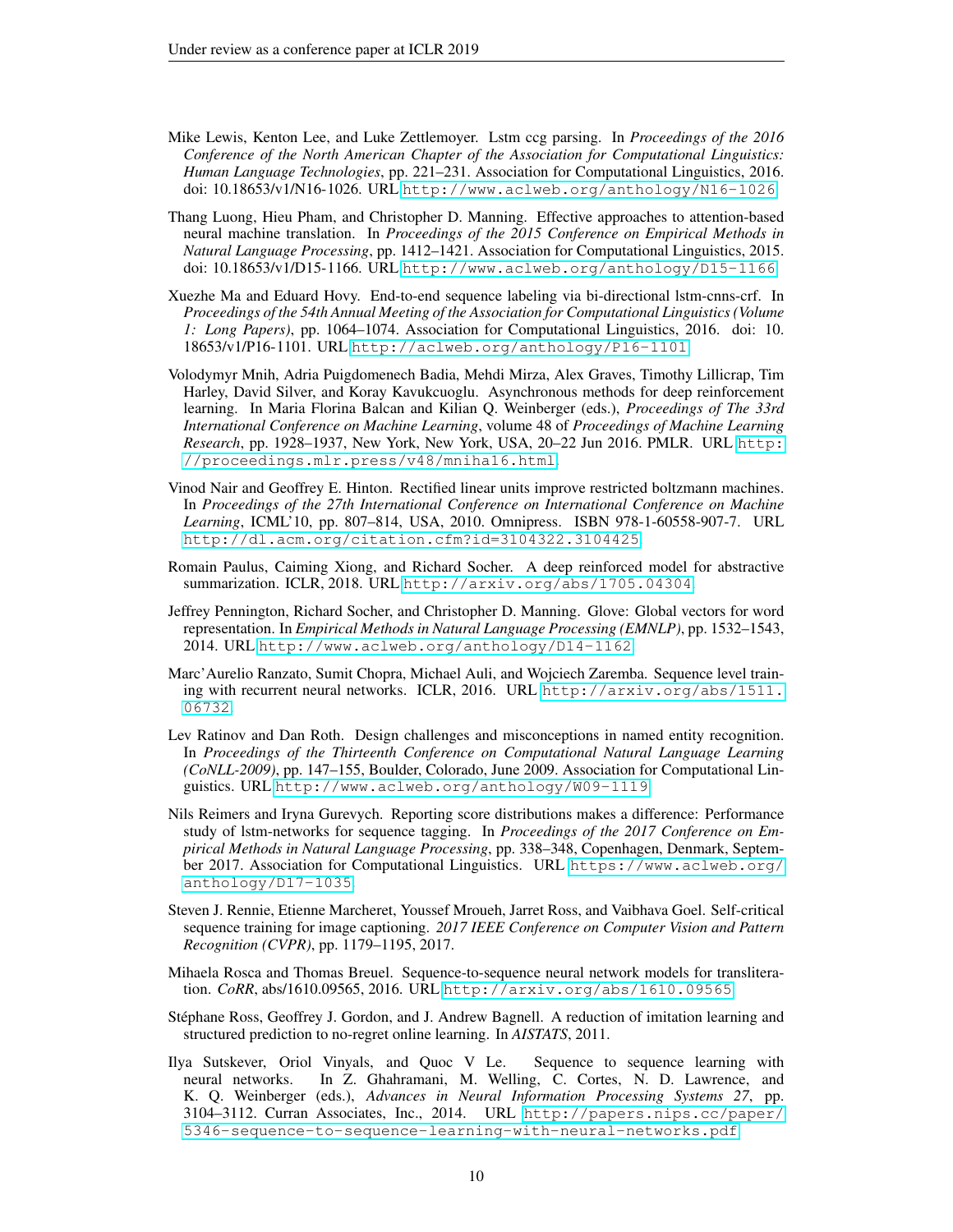- <span id="page-10-4"></span>Richard S. Sutton and Andrew G. Barto. *Introduction to Reinforcement Learning*. MIT Press, Cambridge, MA, USA, 1st edition, 1998. ISBN 0262193981.
- <span id="page-10-5"></span>Erik F. Tjong Kim Sang and Fien De Meulder. Introduction to the conll-2003 shared task: Languageindependent named entity recognition. In Walter Daelemans and Miles Osborne (eds.), *Proceedings of CoNLL-2003*, pp. 142–147. Edmonton, Canada, 2003.
- <span id="page-10-1"></span>Ashish Vaswani, Yonatan Bisk, Kenji Sagae, and Ryan Musa. Supertagging with lstms. In *Proceedings of the 2016 Conference of the North American Chapter of the Association for Computational Linguistics: Human Language Technologies*, pp. 232–237. Association for Computational Linguistics, 2016. doi: 10.18653/v1/N16-1027. URL [http://www.aclweb.org/](http://www.aclweb.org/anthology/N16-1027) [anthology/N16-1027](http://www.aclweb.org/anthology/N16-1027).
- <span id="page-10-3"></span>Ronald J. Williams. Simple statistical gradient-following algorithms for connectionist reinforcement learning. *Mach. Learn.*, 8(3-4):229–256, May 1992. ISSN 0885-6125. doi: 10.1007/ BF00992696. URL <https://doi.org/10.1007/BF00992696>.
- <span id="page-10-2"></span>Huijia Wu, Jiajun Zhang, and Chengqing Zong. A dynamic window neural network for ccg supertagging. In *AAAI Conference on Artificial Intelligence*, 2017.
- <span id="page-10-0"></span>Wenduan Xu. Lstm shift-reduce ccg parsing. In *Proceedings of the 2016 Conference on Empirical Methods in Natural Language Processing*, pp. 1754–1764. Association for Computational Linguistics, 2016. doi: 10.18653/v1/D16-1181. URL [http://www.aclweb.org/](http://www.aclweb.org/anthology/D16-1181) [anthology/D16-1181](http://www.aclweb.org/anthology/D16-1181).